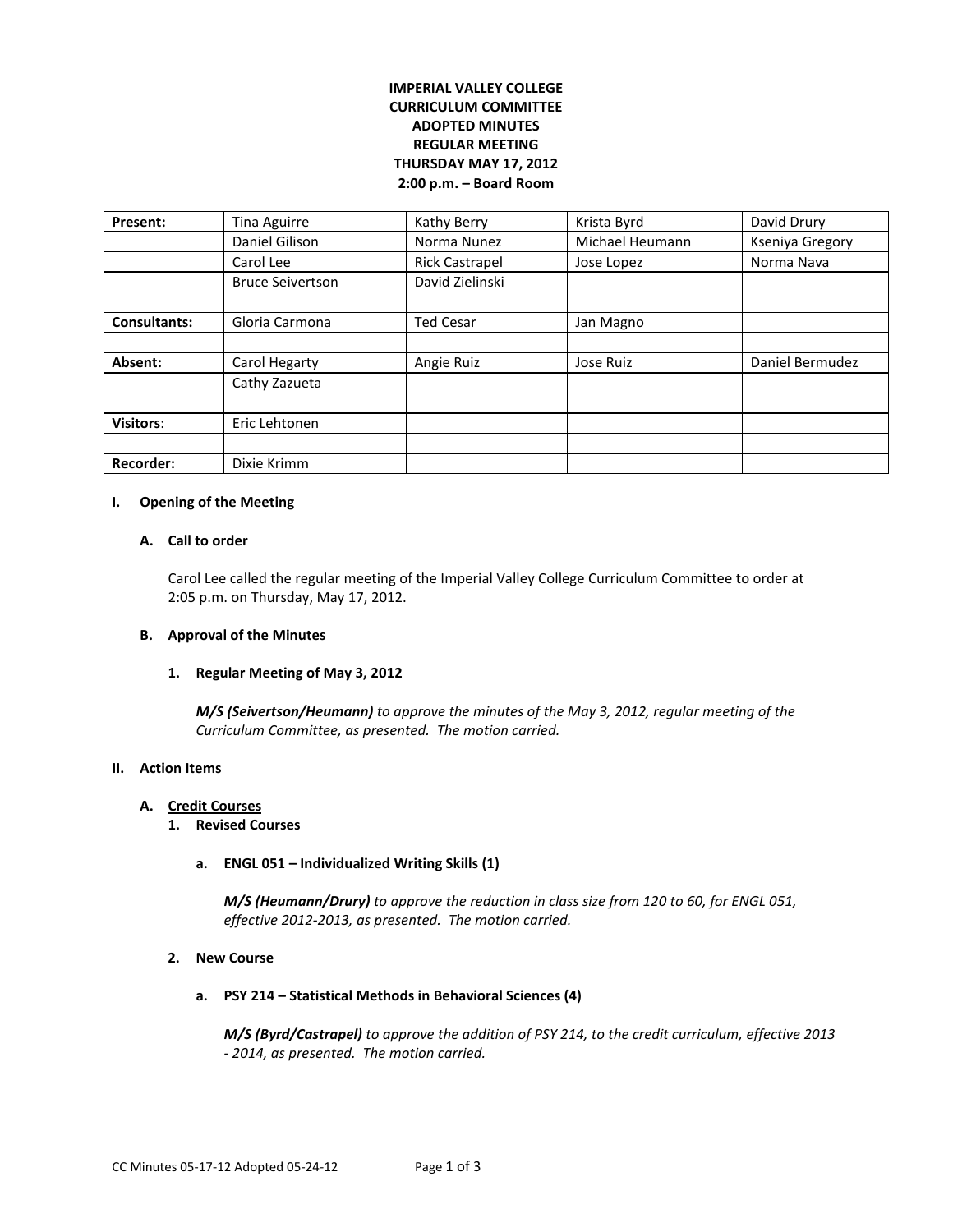### **B. Credit-By-Exam Course Review Results**

*M/S (Seivertson/Heumann) to approve the 67 courses that have been division/department authorized to be eligible for credit-by-examination (CBE) availability for a period of two academic years (2012-13 and 2013-14), effective Fall 2012, as presented. The motion carried.*

## **C. Approval of 2012 – 2013 Meeting Calendar**

*M/S (Heumann/Seivertson) to approve the Curriculum Committee meeting calendar for the 2012 – 2013 academic year, as presented. The motion carried. (Calendar attached)*

### **D. Faculty Prioritization (New/Replacement positions) (Carol Lee)**

Carol Lee presented the prioritization list as determined by the committee at the meeting of February 2, 2012 and the faculty prioritization process (modified Ponce method) approved by C&I November 21, 2002. At the meeting of April 6, 2006 the committee agreed to suspend the Ponce method until the committee decided to reinstate it. Under the Ponce method a replacement position that has not been replaced within a year would be removed from the re-prioritization list and would be lost. Kathy Berry and Carol Lee discussed the various issues that made the current methods of determining faculty prioritization unclear. The processes used by groups to determine what to do with the priority list were confusing. It was unclear how to handle the recently approved retirements since the list was prioritized before the board meeting that approved the retirements. There was also concern regarding faculty that resigned at the end of a term in a position that was deemed imperative to replace for the department and students served. It has been past practice to hire full time temps in this situation until the position could be added to the prioritization list.

Committee members discussed separating the list into the different areas (new, retired, resigned, nonteaching, classified, etc.). Essentially a position could remain on the list indefinitely, as long as it was part of program review, if it was very far down on the priority list. For example, the Psychology Instructor has been on the list for 6 years. Discussion ensued regarding what should be considered essential and what could be given up. Different methods regarding how to approach prioritization such as statistical validation and the process of program review were also discussed.

It was determined to call for a special meeting next week, Thursday, May 24, 2012 at 8:30am to continue the discussion.

### **III. Discussion Items**

None.

- **IV. Information Items** None.
- **V. Other Items** None.

### **VI. Next Regular Meeting: SEPTEMBER 6, 2012, 3:05pm in the Board Room.**

### **VII. The meeting adjourned at 3:35 p.m.**